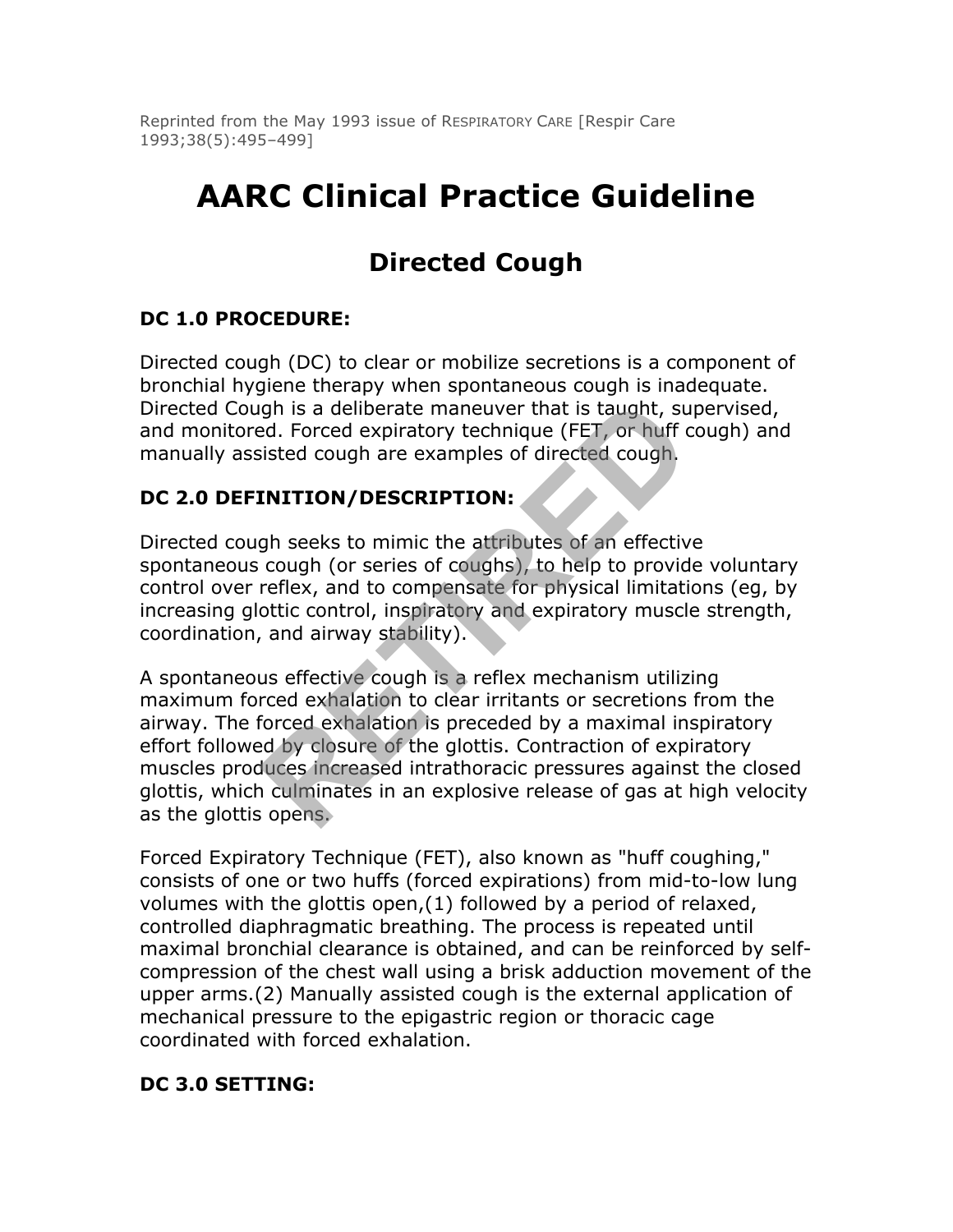- **3.1** Critical care
- **3.2** Acute care in-patient
- **3.3** Extended care and skilled nursing facilities
- **3.4** Rehabilitation facility
- **3.5** Home care
- **3.6** Pulmonary rehabilitation program
- **3.7** Outpatient, ambulatory care
- **3.8** Pulmonary diagnostic laboratory
- **3.9** Sputum-induction room

#### **DC 4.0 INDICATIONS:**

**4.1** The need to aid in the removal of retained secretions from central airways(3-6)--(the suggestion that FET at lower lung volumes may be effective in preferentially mobilizing secretions in peripheral airways while larger volumes facilitate movement in the central airways lacks validation). Transferred in the control of the control of the control of the control of the central of the central state of atelectasis(3,7,8) what is against postoperative pulmonary complising secretion of the part of bronchial hygien

**4.2** The presence of atelectasis(3,7,8)

**4.3** As prophylaxis against postoperative pulmonary complications(7) **4.4** As a routine part of bronchial hygiene in patients with cystic fibrosis,(2,4,6,9) bronchiectasis, chronic bronchitis,(3,10,11)

necrotizing pulmonary infection, or spinal cord injury(12)

**4.5** As an integral part of other bronchial hygiene therapies such as postural drainage therapy (PDT),(2,13) positive expiratory pressure therapy (PEP), and incentive spirometry (IS)

**4.6** To obtain sputum specimens for diagnostic analysis

# **DC 5.0 CONTRAINDICATIONS:**

Directed cough is rarely contraindicated. The contraindications listed must be weighed against potential benefit in deciding to eliminate cough from the care of the patient. Listed contraindications are relative.

**5.1** Inability to control possible transmission of infection from patients suspected or known to have pathogens transmittable by droplet nuclei (eg,*M tuberculosis*)

**5.2** Presence of an elevated intracranial pressure or known intracranial aneurysm

**5.3** Presence of reduced coronary artery perfusion, such as in acute myocardial infarction(14)

**5.4** Acute unstable head, neck, or spine injury

Manually assisted directed cough with pressure to the epigastrium may be contraindicated in presence of

**5.5** increased potential for regurgitation/aspiration (eg, unconscious patient with unprotected airway)

**5.6** acute abdominal pathology, abdominal aortic aneurysm, hiatal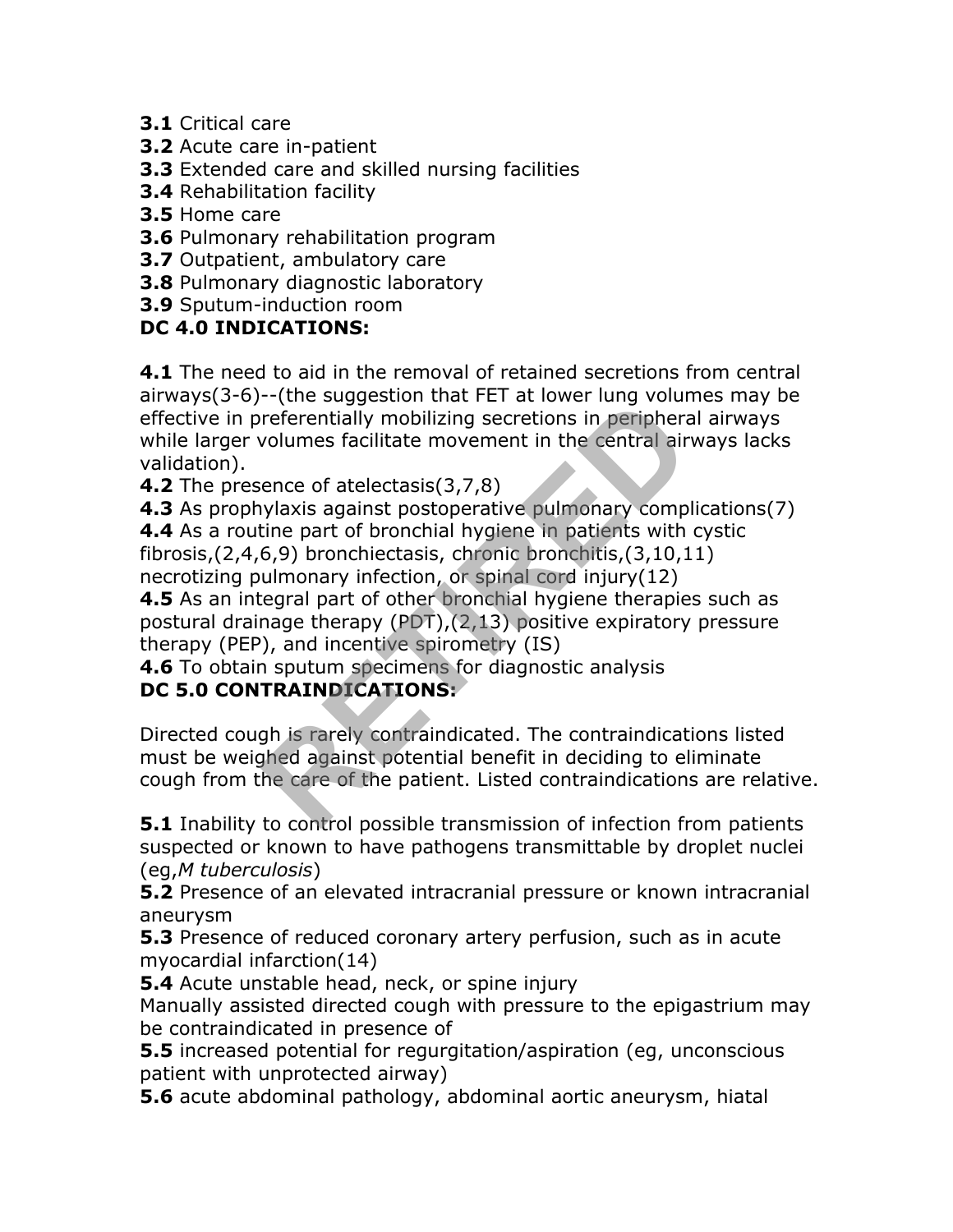hernia, or pregnancy

**5.7** a bleeding diathesis

**5.8** untreated pneumothorax

Manually assisted directed cough with pressure to the thoracic cage may be contraindicated in presence of

**5.9** osteoporosis, flail chest

### **DC 6.0 HAZARDS/COMPLICATIONS:**

**6.1** Reduced coronary artery perfusion(14)

**6.2** Reduce cerebral perfusion leading to syncope or alterations in consciousness, such as, light-headedness or confusion,(15) vertebral artery dissection

- **6.3** Incontinence
- **6.4** Fatigue

**6.5** Headache(15)

- **6.6** Paresthesia or numbness(15)
- **6.7** Bronchospasm(11)
- **6.8** Muscular damage or discomfort

**6.9** Spontaneous pneumothorax, pneumo-mediastinum, subcutaneous emphysema e(15)<br>
sia or numbness(15)<br>
spasm(11)<br>
damage or discomfort<br>
eous pneumothorax, pneumo-mediastinum, su<br>
paroxysms<br>
paroxysms<br>
ain<br>
aia, vomiting, and retching<br>
inal pain, evisceration<br>
ia, vomiting, and retching<br>
disturban

- **6.10** Cough paroxysms
- **6.11** Chest pain
- **6.12** Rib or costochondral junction fracture
- **6.13** Incisional pain, evisceration
- **6.14** Anorexia, vomiting, and retching
- **6.15** Visual disturbances including retinal hemorrhage(15)
- **6.16** Central line displacement(16)
- **6.17** Gastroesophageal reflux(17)

### **DC 7.0 LIMITATION OF METHOD:**

**7.1** Directed cough is of limited value in the obtunded, paralyzed, or uncooperative patient

**7.2** The following clinical entities may compromise the effectiveness of a directed cough maneuver:

**7.2.1** the presence of severe obstructive airways disease;

- **7.2.2** severe restrictive disease;
- **7.2.3** pain exacerbated by coughing (eg, incisional);
- **7.2.4** fear of pain;
- **7.2.5** neurologic, muscular, or skeletal abnormalities;(18,19)
- **7.2.6** systemic dehydration;
- **7.2.7** antitussives.

**7.3** In patients with a bypassed upper airway or other condition that precludes the ability to effectively close the glottis, the effectiveness of the cough may be limited.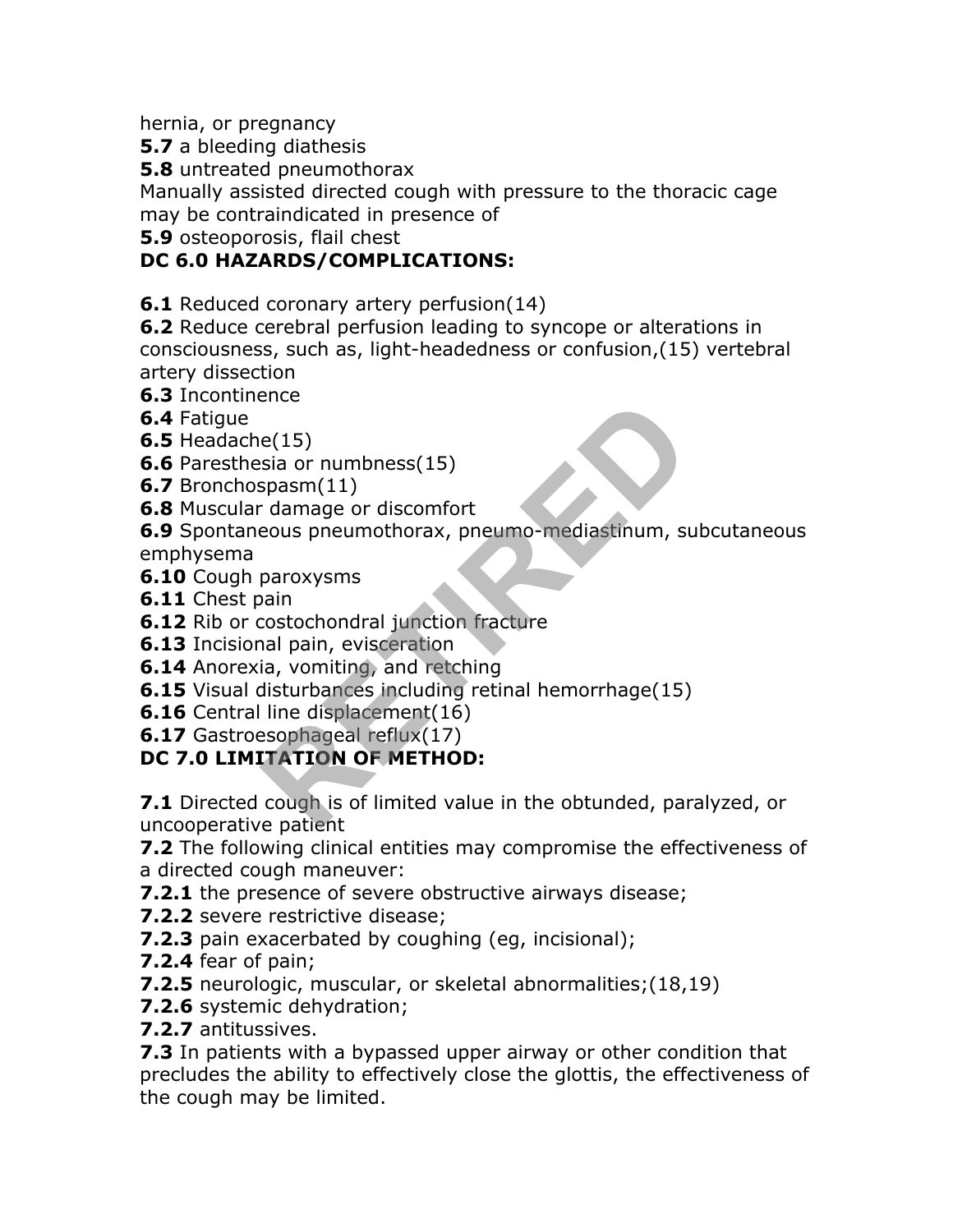**7.4** Thick, tenacious sputum may limit the effectiveness of these techniques and may require other supplemental strategies to optimize clearance of secretions.(3)

# **DC 8.0 ASSESSMENT OF NEED:**

**8.1** Spontaneous cough that fails to clear secretions from the airway

- **8.2** Ineffective spontaneous cough as judged by
- **8.2.1** clinical observation
- **8.2.2** evidence of atelectasis
- **8.2.3** results of pulmonary function testing
- **8.3** Postoperative upper abdominal or thoracic surgery patient(7)

**8.4** Long-term care of patients with tendency to retain airway secretions

**8.5** Presence of endotracheal or tracheostomy tube

# **DC 9.0 ASSESSMENT OF OUTCOME:**

**9.1** The presence of sputum specimen following a cough(4)

**9.2** Clinical observation of improvement

**9.3** Patient's subjective response to therapy

**9.4** Stabilization of pulmonary hygiene in patients with chronic

pulmonary disease and a history of secretion retention

# **DC 10.0 RESOURCES:**

### **10.1 Equipment:**

10.1.1 Material (such as tissues or gauze pads to cover mouth during cough and for disposal of expectorated secretions

**10.1.2** Support devices for the patient with incisional pain or chestwall pain during cough (eg, folded blanket, pillow, palmed hands,20or other devices) Profiled and tracheostomy tube<br> **RESSMENT OF OUTCOME:**<br>
Rence of sputum specimen following a cough(4<br>
bbservation of improvement<br>
subjective response to therapy<br>
subjective response to therapy<br>
subjective response to thera

10.1.3 Container for collecting expectorated sputum

**10.1.4** Gloves, goggles, gown, and mask(21,22) (Mask should be designed to prevent transmission of droplet nuclei, eg, a disposable personal respirator(21))

**10.1.5** Teaching materials and models

### **10.2 Personnel:**

**10.2.1 Level I** personnel may be providers of service after Level II personnel have performed initial assessment of the patient and the first episode of training has been completed. (It is recommended that Level II personnel be credentialed, eg, CRTT, RRT, PT, or RN.)**Level I** personnel must demonstrate

**10.2.1.1** proper use and limitation of equipment;

**10.2.2.2** ability to assess patient's condition and response to therapy;

**10.2.1.3** understanding of the procedures, indications,

contraindications, and hazards of cough;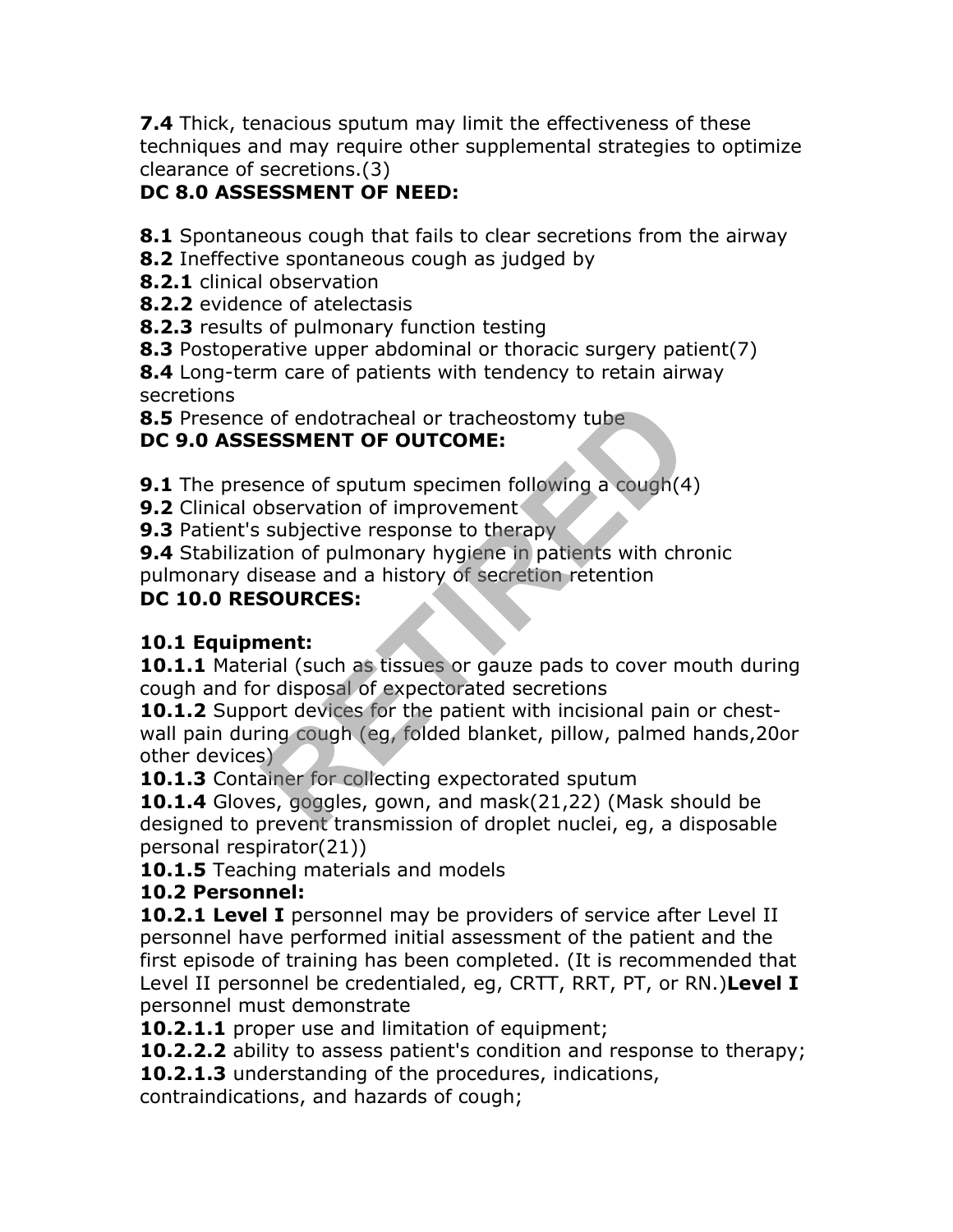**10.2.1.4** understanding of and compliance with Universal Precautions and infection control standards;(20,21)

**10.2.1.5** Ability to instruct patient and family or caregiver in techniques and goals of therapy.

**10.2.2** The **Level II** provider initially assesses the patient, determines the need for specific coughing techniques, and evaluates response to and effectiveness of cough. Level II personnel have all the skills of Level I providers plus

**10.2.2.1** knowledge and understanding of patient's disease, goals, and limitation of cough;

**10.2.2.2** ability to assess patient cough technique and perform initial instruc-tion and treatment;

**10.2.2.3** ability to make recommendations for changes in the patient's care, as indicated;

**10.2.2.4** ability to teach the patient to respond appropriately in the home environment to changes in sputum quantity and quality.

**10.2.3** The **subject** (patient) performing cough and FET without supervision should possess knowledge and skills related to

**10.2.3.1** proper technique of related procedures;

**10.2.3.2** possible hazards and complications;

**10.2.3.3** technique modification in response to outcomes of therapy;

**10.2.3.4** assessment and documentation of outcomes of cough with regard to sputum quantity, color, and other relevant characteristics; **10.2.3.5** appropriate response (according to established home cated;<br>this to teach the patient to respond appropriated;<br>ility to teach the patient to respond appropriat<br>nment to changes in sputum quantity and qua<br>subject (patient) performing cough and FET w<br>hould possess knowledge an

prescrip-tion) to changes in sputum production.

# **DC 11.0 MONITORING:**

Items from the following list should be chosen as appropriate for monitoring a patient's response to cough technique.

**11.1** Patient response: pain, discomfort, dyspnea

**11.2** Sputum expectorated following cough to note color consistency, odor, volume of sputum produced

**11.3** Breath sounds

**11.4** Presence of any adverse neurologic signs or symptoms following cough(15)

**11.5** Presence of any cardiac dysrhythmias or alterations in hemodynamics following coughing

**11.6** Measures of pulmonary mechanics, when indicated, may include vital capacity, peak inspiratory pressure, peak expiratory pressure, peak expiratory flow, and airway resistance

# **DC 12.0 FREQUENCY:**

**12.1** Cough procedures should be performed as frequently as needed. No data exist to support a specific frequency.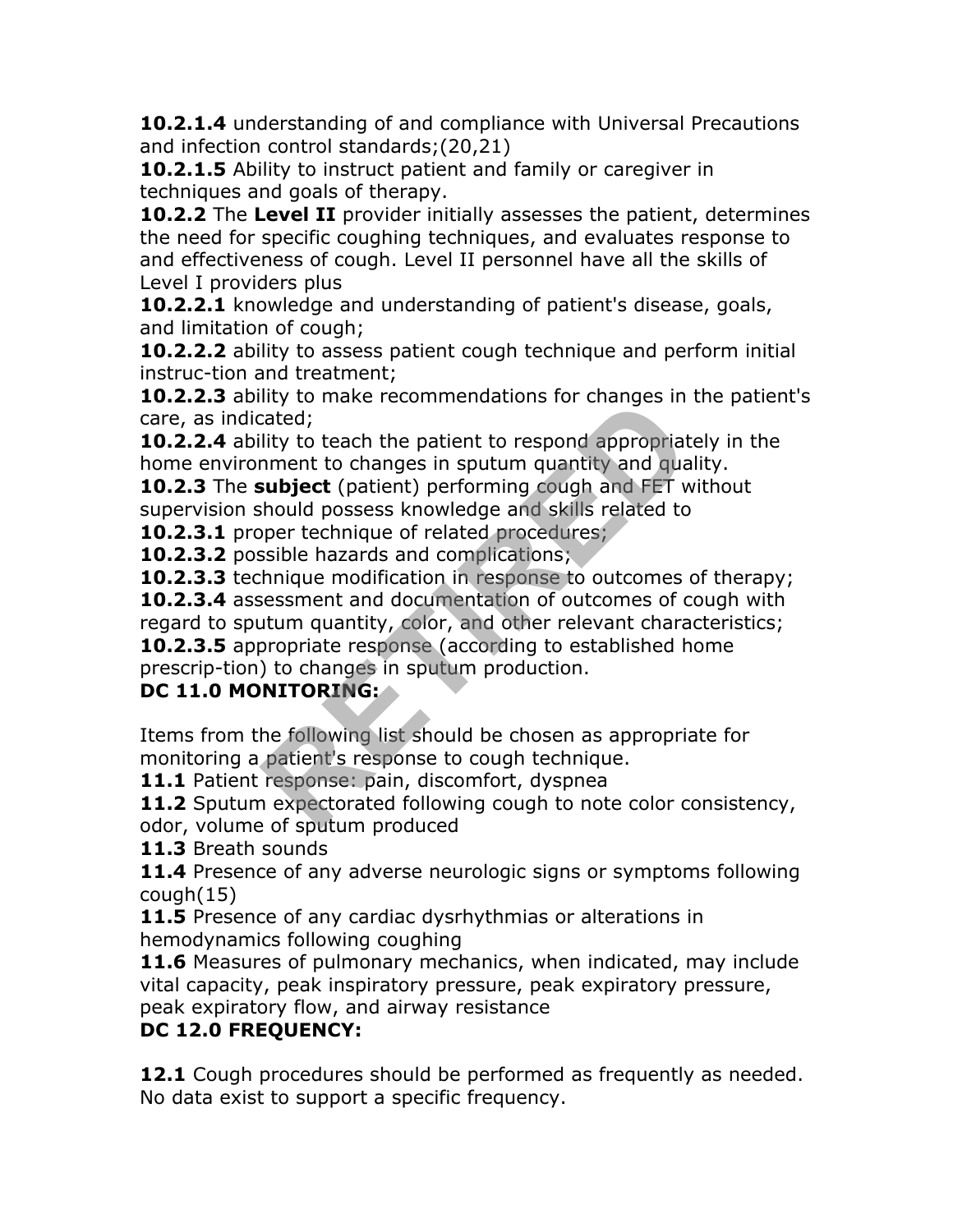**12.2** Cough should be performed as prophy-lactic measure by postoperative patients (recommended frequency--every 2-4 hours while awake).

**12.3** FET as a therapeutic alternative for postural drainage therapy encompasses multiple maneuvers performed 3 to 4 times daily. **12.4** Cough procedures should be performed in conjunction with other forms of therapy to mobilize and remove secretions, during and at the conclusion of the therapy.

# **DC 13.0 INFECTION CONTROL ISSUES:**

**13.1** Cough is a source of droplet nuclei (aerosols) that can remain suspended in the air for hours and are associated with transmission of tuberculosis and other airborne pathogens. Care must be taken to minimize exposure of the health care worker and others.(22)

13.1.1 The single most effective step to reduce transmission of the droplet nuclei is to have the patient cover his or her mouth when coughing.

13.1.2 Local exhaust ventilation and personal protective equipment should be used to minimize exposure to airborne pathogens.(22) **13.1.3** Universal Precautions should be followed.(21)

# *Bronchial Hygiene Guidelines Committee:*

*Lana Hilling RCP CRTT,* Chairman, Concord CA *Eric Bakow MA RRT,* Pittsburgh PA *James Fink MS RCP RRT,* San Francisco CA *Chris Kelly BA RCP RRT,* Oakland CA *Dennis Sobush MA PT,* Milwaukee WI *Peter A Southorn MD,* Rochester MN bosure of the health care worker and others. (2<br>isingle most effective step to reduce transmissis<br>i is to have the patient cover his or her mouth<br>exhaust ventilation and personal protective e<br>ed to minimize exposure to air

### **REFERENCES**

- 1. Partridge C, Pryor J, Webber B. Characteristics of the forced expiratory technique. Physiotherapy 1989;75(3):193-194.
- 2. Pryor JA, Webber BA. An evaluation of the forced expiration technique as an adjunct to postural drainage. Physiotherapy 1979;65:304-307.
- 3. Bateman JR, Newman SP, Daunt KM, Sheahan NF, Pavia D, Clarke SW. Is cough as effective as chest physiotherapy in the removal of excessive tracheobronchial secretions? Thorax 1981;36:683-687.
- 4. deBoeck C, Zinman R. Cough versus chest physiotherapy: a comparison of the acute effects on pulmonary function in patients with cystic fibrosis. Am Rev Respir Dis 1984;129:182- 184.
- 5. Clarke SW. Management of mucus hypersecretion. Eur J Respir Dis 1987;71(Suppl):136-144.
- 6. Webber BA, Hofmeyr JL, Morgan MD, Hodson ME. Effects of postural drainage, incorporating the forced expiration technique,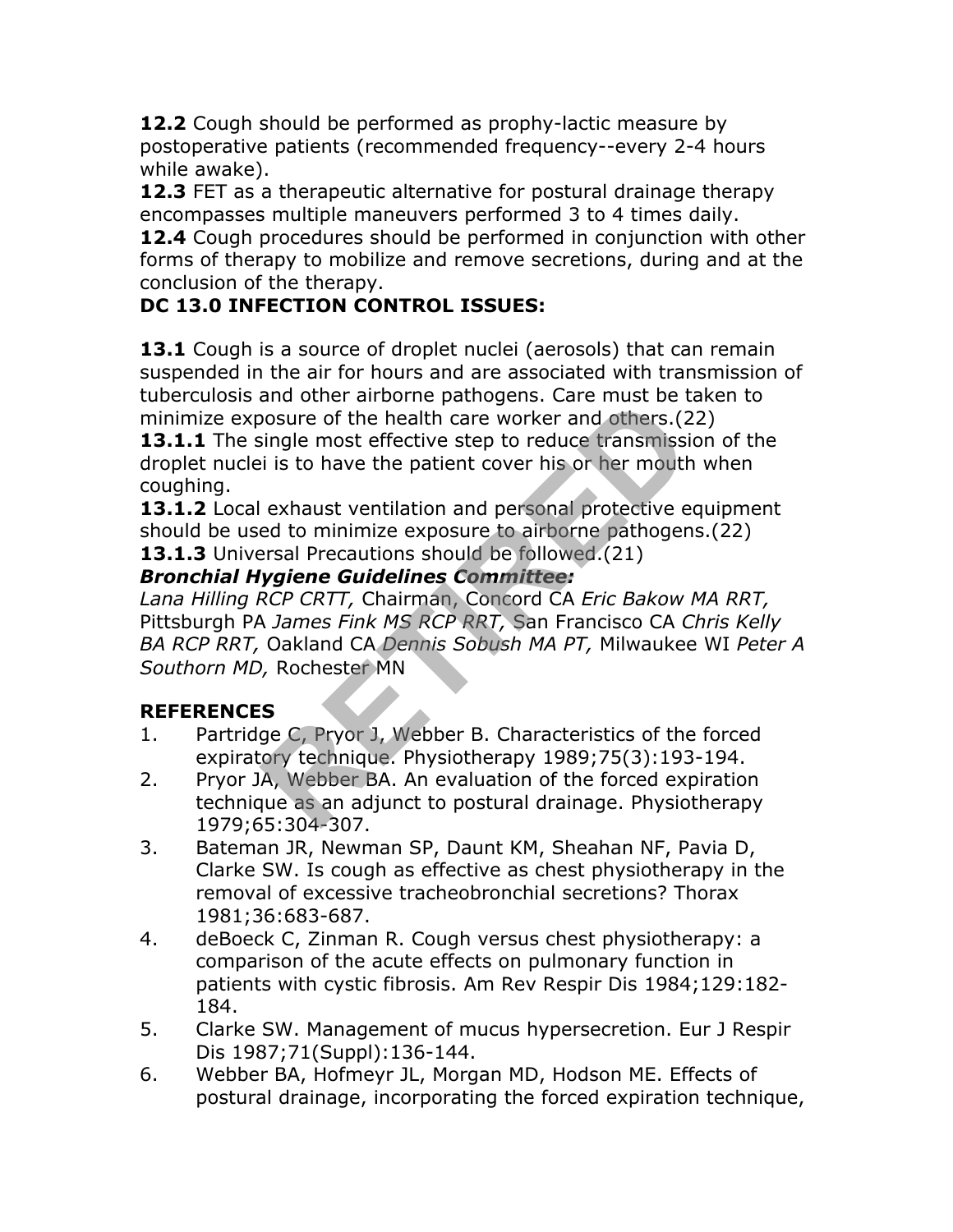on pulmonary function in cystic fibrosis. Br J Dis Chest 1986;80:353-359.

- 7. Stock MC, Downs JB, Gauer PK, Alster JM, Imrey PB. Prevention of postoperative pulmonary complications with CPAP, incentive spirometry, and conservative therapy. Chest 1985;87(2):151- 157.
- 8. Marini JJ, Pierson DJ, Hudson LD. Acute lobar atelectasis: a prospective comparison of fiberoptic bronchos-copy and respiratory therapy. Am Rev Respir Dis 1979;119:971-978.
- 9. Bain J, Bishop J, Olinsky A. Evaluation of directed coughing in cystic fibrosis. Br J Dis Chest 1988;82:138-148.
- 10. Hietpas BG, Roth RD, Jensen WM. Huff coughing and airway patency. Respir Care 1979;24:710-713.
- 11. Oldenburg FA Jr, Dolovich MB, Montgomery JM, Newhouse MT. Effects of postural drainage, exercise and cough on mucus clearance in chronic bronchitis. Am Rev Respir Dis 1979;120:739-745.
- 12. Braun SR, Giovannoni R, O'Connor M. Improving the cough in patients with spinal cord injury. Am J Phys Med 1984;63(1):1-10.
- 13. Sutton PP, Parker RA, Webber BA, Newman SP, Garland N, Lopez-Vidriero MT, et al. Assessment of the forced expiration technique, postural drainage and directed coughing in chest physiotherapy. Eur J Respir Dis 1983;64:62-68. y. Respir Care 1373,24.710 713.<br>
Jurg FA Jr, Dolovich MB, Montgomery JM, New<br>
of postural drainage, exercise and cough on r<br>
nce in chronic bronchitis. Am Rev Respir Dis<br>
20:739-745.<br>
SR, Giovannoni R, O'Connor M. Improvin
- 14. Kern MJ, Gudipati C, Tatineni S, Aguirre F, Serota H, Deligonul U. Effect of abruptly increased intrathoracic pressure on coronary blood flow velocity in patients. Am Heart J 1990;119:863-870.
- 15. Stern RC, Horwitz SJ, Doershuk CF. Neurologic symptoms during coughing paroxysms in cystic fibrosis. J Pediatr 1988;112:909- 912.
- 16. Jacobs WR, Zaroukian MH. Coughing and central venous catheter dislodgement. JPEN 1991;15(4):491-493.
- 17. Ing AJ, Ngu MC, Breslin AB. Chronic persistent cough and gastro-oesophageal reflux. Thorax 1991;46(7):479 - 483.
- 18. Hammon WE, Martin RJ. Chest physical therapy for acute atelectasis: a report on its effectiveness. Phys Ther 1981;61(2):217-220.
- 19. Szeinberg A, Tabachnik E, Rashed N, McLaughlin FJ, England S, Bryan CA, et al. Cough capacity in patient with muscular dystrophy. Chest 1988;94:1232-1235.
- 20. Caskell DV, Webber BA. The Brompton hospital guide to chest physiotherapy, 3rd ed. Philadelphia: JB Lippincott, 1977:44-66.
- 21. Centers for Disease Control. Update: Universal Precautions for the prevention of transmission of HIV, hepatitis B virus, and other bloodborne pathogens in health care settings. MMWR